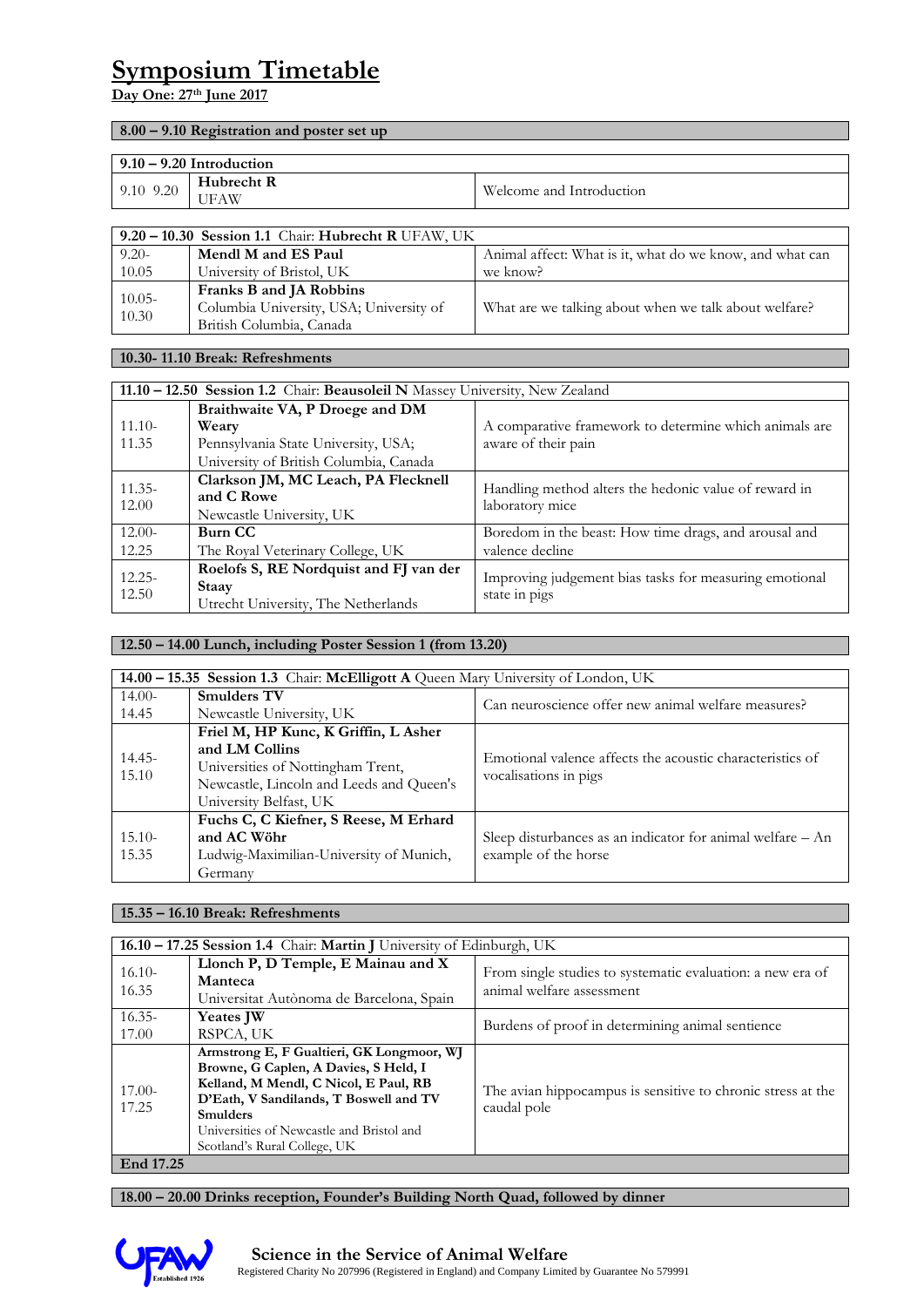| $9.00 - 9.10$ J<br>' Introduction                   |  |
|-----------------------------------------------------|--|
| 0 <sup>0</sup><br>2.IU<br>$\cdot \cdot \circ \circ$ |  |

| 9.10 - 10.25 Session 2.1 Chair: Golledge H UFAW, UK |                                                                              |                                                                                                                   |
|-----------------------------------------------------|------------------------------------------------------------------------------|-------------------------------------------------------------------------------------------------------------------|
| $9.10-$<br>9.35                                     | Poirier C, TV Smulders and M<br><b>Bateson</b><br>Newcastle University, UK   | How to measure long-term affective states                                                                         |
| $9.35 -$<br>10.00                                   | Goold CM and RC Newberry<br>Norwegian University of Life Sciences,<br>Norway | From between-individual to within-individual differences:<br>what can we learn from individual-oriented analyses? |
| $10.00-$<br>10.25                                   | Wolfensohn S<br>University of Surrey, UK                                     | Use of the animal welfare assessment grid (AWAG) to<br>monitor the life time experience of animals                |

#### **10.25- 11.15 Break: Refreshments**

|                    | 11.15 – 12.50 Session 2.2 Chair: Braithwaite V Penn State University, USA                                                                                       |                                                                                                                                         |  |
|--------------------|-----------------------------------------------------------------------------------------------------------------------------------------------------------------|-----------------------------------------------------------------------------------------------------------------------------------------|--|
| $11.15 -$<br>11.40 | Sandøe P, B Forkman, R Nøhr, M<br>Denwood and TB Lund<br>University of Copenhagen, Denmark                                                                      | To what extent do experts agree? $-$ a study of perceived<br>validity of animal welfare indicators                                      |  |
| $11.40-$<br>12.05  | Boerrigter JGJ, WP Cofino, R Manuel, G<br>Flik, R van den Bos and H van de Vis<br>Radboud University and Wageningen<br>University and Research, The Netherlands | Toward a diagnostic tool that reflects the adaptive capacity-<br>African catfish as case study                                          |  |
| $12.05 -$<br>12.30 | Arrazola A, E Mosco, T Widowski, M<br>Guerin and S Torrey<br>University of Guelph, Canada                                                                       | Does feed restriction lead to fault bar development in<br>broiler breeders?                                                             |  |
| $12.30-$<br>12.50  |                                                                                                                                                                 | Announcement of UFAW Medal for Outstanding<br>Contributions to Animal Welfare Science and Young<br>Animal Welfare Scientist of the Year |  |

# **12.50 – 14.10 Lunch, including Poster Session 2 (from 13.20)**

|                    | 14.10 - 15.45 Session 2.3 Chair: Burn CC Royal Veterinary College, UK                                                                                                      |                                                                                                                                               |  |
|--------------------|----------------------------------------------------------------------------------------------------------------------------------------------------------------------------|-----------------------------------------------------------------------------------------------------------------------------------------------|--|
| $14.10-$           | Mason G                                                                                                                                                                    | The welfare significance of abnormal repetitive behaviours                                                                                    |  |
| 14.55              | University of Guelph, Canada                                                                                                                                               |                                                                                                                                               |  |
| $14.55 -$<br>15.20 | Keeling LJ and D de Oliveira<br>Swedish University of Agricultural Sciences,<br>Sweden                                                                                     | Potential method to map animal body postures onto the<br>valence and arousal dimensions of emotion                                            |  |
| $15.20 -$<br>15.45 | Beausoleil NJ, CB Johnson, J Webster,<br>M Farouk, A Sazili and S Dowling<br>Massey University, and AgResearch Ltd,<br>Ruakura, New Zealand; Universiti Putra,<br>Malaysia | Complementary approaches to understanding the welfare<br>implications and 'return to normal' after electrical stunning<br>for halal slaughter |  |

#### **15.45 – 16.20 Break: Refreshments**

| 16.20 - 17.35 Session 2.4 Chair: Weary D University of British Columbia, Canada |                                                                                      |                                                                                                                              |
|---------------------------------------------------------------------------------|--------------------------------------------------------------------------------------|------------------------------------------------------------------------------------------------------------------------------|
| $16.20 -$<br>16.45                                                              | Andrews C, D Nettle and M Bateson<br>Newcastle University, UK                        | Telomeres as biomarkers of lifetime experience?<br>Evaluating critical pre-requisites using European starlings<br>as a model |
| $16.45 -$<br>17.10                                                              | Wigham E, S Wotton, A Grist and A<br><b>Butterworth</b><br>University of Bristol, UK | The challenge of assessing welfare in abattoirs                                                                              |
| $17.00-$<br>17.25                                                               | Allard SM, GA Fuller and SF Carter<br>Detroit Zoological Society, USA                | The future of zoo animal welfare science?                                                                                    |

## **End 17.35**

**18.30 – 22.30 BBQ, Founder's Building South Quad**